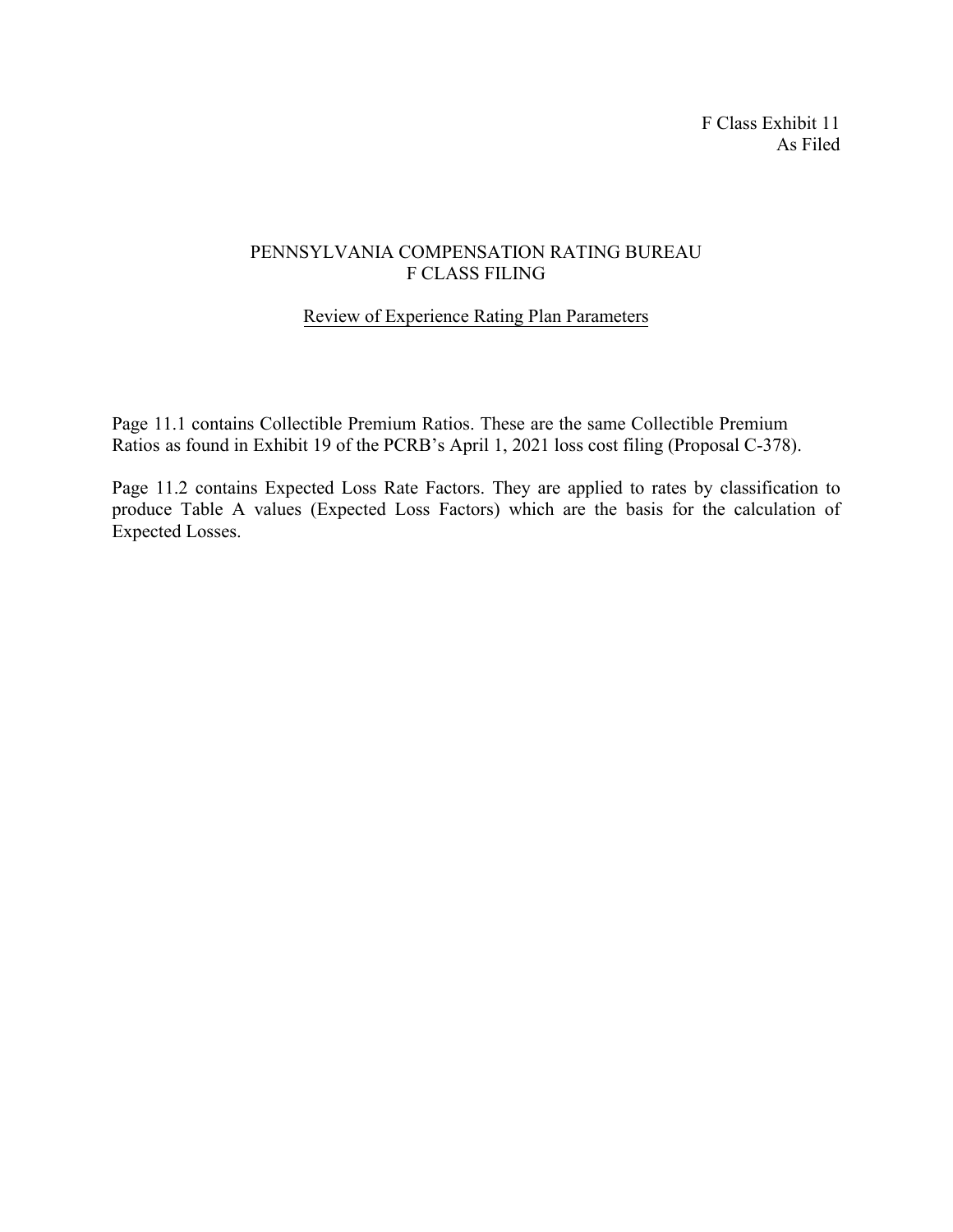# **EXHIBIT VIII**

# COLLECTIBLE PREMIUM RATIOS \*

|                                    |                                | <b>Collected Premium</b> | Collectible   |  |  |  |  |  |  |
|------------------------------------|--------------------------------|--------------------------|---------------|--|--|--|--|--|--|
| Manual                             | Premium at                     | Premium                  |               |  |  |  |  |  |  |
| Year                               | <b>Manual Rates</b>            | (Excluding Constants)    | Ratio (2)/(3) |  |  |  |  |  |  |
| (1)                                | (2)                            | (3)                      | (4)           |  |  |  |  |  |  |
| <b>ALL INDUSTRIES</b>              |                                |                          |               |  |  |  |  |  |  |
| 2015                               | 2,668,481,736<br>2,604,394,742 |                          | 1.0246        |  |  |  |  |  |  |
| 2016                               | 2,662,923,582                  | 2,595,273,255            | 1.0261        |  |  |  |  |  |  |
| 2017                               | 2,692,957,550                  | 2,603,539,679            | 1.0343        |  |  |  |  |  |  |
| <b>TOTAL</b>                       | 8,024,362,868                  | 7,803,207,676            | 1.0283        |  |  |  |  |  |  |
| <b>MANUFACTURING AND UTILITIES</b> |                                |                          |               |  |  |  |  |  |  |
| 2015                               | 539,115,132                    | 515,274,641              | 1.0463        |  |  |  |  |  |  |
| 2016                               | 530,257,949                    | 510,029,686              | 1.0397        |  |  |  |  |  |  |
| 2017                               | 525,909,098                    | 504,758,536              | 1.0419        |  |  |  |  |  |  |
| <b>TOTAL</b>                       | 1,595,282,179                  | 1,530,062,863            | 1.0426        |  |  |  |  |  |  |
| <b>CONTRACTING AND QUARRYING</b>   |                                |                          |               |  |  |  |  |  |  |
| 2015                               | 514,760,318                    | 458,723,943              | 1.1222        |  |  |  |  |  |  |
| 2016                               | 517,845,123                    | 460,435,572              | 1.1247        |  |  |  |  |  |  |
| 2017                               | 543,213,785                    | 478,856,242              | 1.1344        |  |  |  |  |  |  |
| <b>TOTAL</b>                       | 1,575,819,226                  | 1,398,015,757            | 1.1272        |  |  |  |  |  |  |
| <b>OTHER INDUSTRIES</b>            |                                |                          |               |  |  |  |  |  |  |
| 2015                               | 1,614,606,286                  | 1,630,396,158            | 0.9903        |  |  |  |  |  |  |
| 2016                               | 1,614,820,510                  | 1,624,807,997            | 0.9939        |  |  |  |  |  |  |
| 2017                               | 1,623,834,667                  | 1,619,924,901            | 1.0024        |  |  |  |  |  |  |
| <b>TOTAL</b>                       | 4,853,261,463                  | 4,875,129,056            | 0.9955        |  |  |  |  |  |  |

\* Excludes classifications and coverages not subject to experience rating.